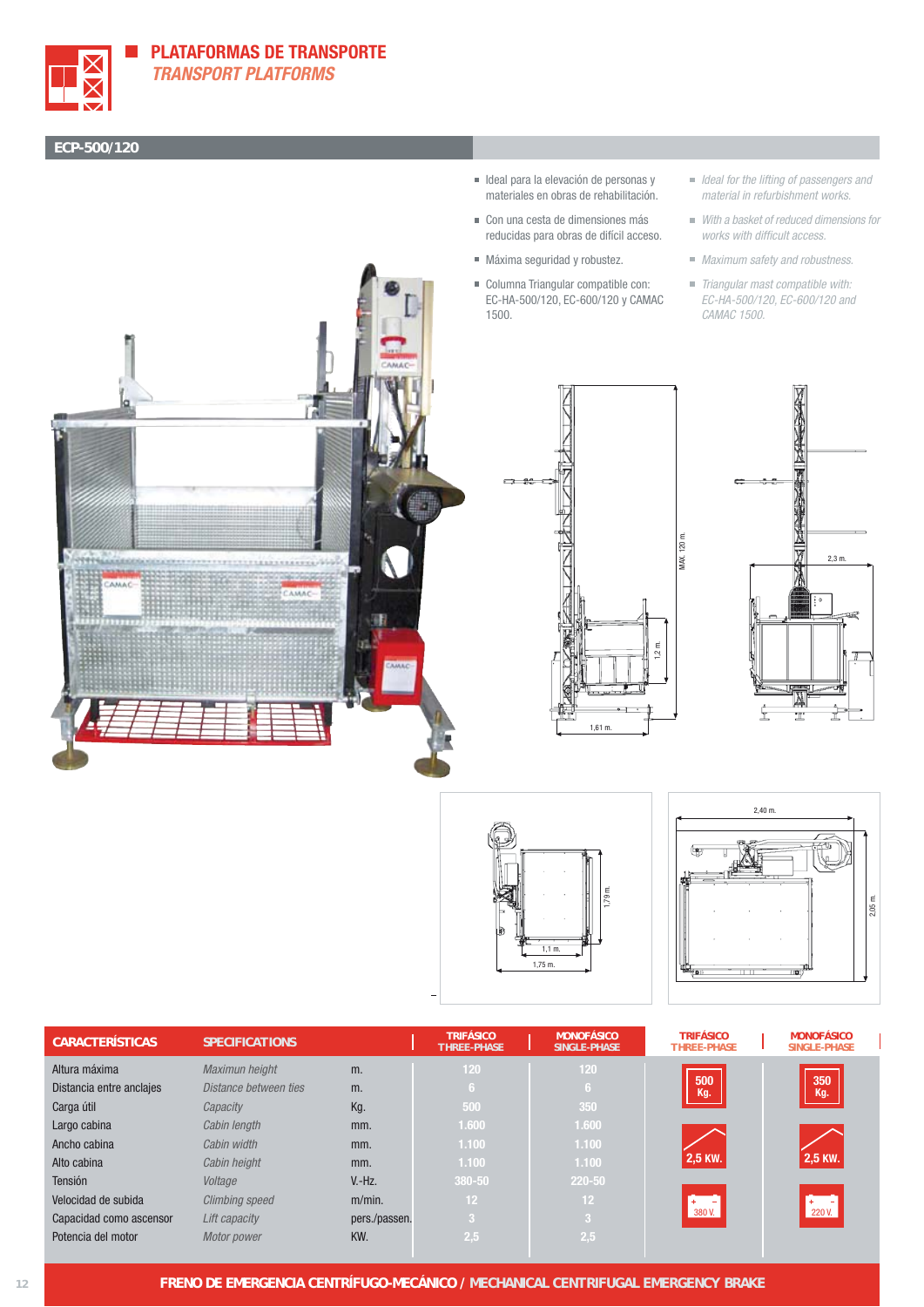

## **PLATAFORMAS DE TRANSPORTE TRANSPORT PLATFORMS**

## **ECP-1000/150**



- Ideal para la elevación de personas y materiales.
- Con variador de frecuencia para ofrecer una arrancada y parada suaves.
- Máxima seguridad y robustez.
- Con doble velocidad: 24 m/min. para materiales y 12 m/ min. para personas.
- Columna Triangular compatible con: EC-1000/150, EPM-1000/150 y CAMAC 2000.
- I Ideal for the lifting of passengers and material.
- With a frequency converter that allows a soft and gentle start and stop operations.
- **Maximun safety and robustness.**
- With double lifting speed: 24 m/min. for material and 12 m/min. for passengers.
- Triangular mast compatible with: EC-1000/150, EPM-1000/150 and CAMAC 2000.





| <b>CARACTERÍSTICAS</b>                        | <b>SPECIFICATIONS</b>                     |               | ECP-1000/150               | ECP-1000/150 |
|-----------------------------------------------|-------------------------------------------|---------------|----------------------------|--------------|
| Altura máxima                                 | Max. height                               | m.            | 150                        |              |
| Distancia entre anclajes                      | Distance between ties                     | m.            |                            | 000.1        |
| Carga útil                                    | Capacity                                  | Kg.           | 1.000                      | Kg.          |
| Largo cabina                                  | Cabin length                              | mm.           | 1.750                      |              |
| Ancho cabina                                  | Cabin width                               | mm.           | 1.400                      |              |
| Alto cabina                                   | Cabin height                              | mm.           | 1.100                      |              |
| Tensión trifásica                             | Voltage three-phase                       | $V.-Hz.$      | 380-50                     | <b>8 KW.</b> |
| Doble velocidad : Para materiales             | Double speed: For materials               | $m/min$ .     | 24                         |              |
| Para personas                                 | For passengers                            | $m/min$ .     | 12                         |              |
| Capacidad como ascensor                       | Lift capacity                             | pers./passen. |                            |              |
| Potencia del motor con variador de frecuencia | Motor power with frequency converter      | KW.           |                            | 380 V.       |
| Accesos rampa o puertas doble hoja            | Access in incline or doors of double leaf |               | Opcional / Optional        |              |
| <b>Techo</b>                                  | Roof                                      |               | <b>Opcional / Optional</b> |              |

**PLATAFORMAS DE TRANSPORTE /** *TRANSPORT PLATFORMS*

ORTE

**MAS DE TRANSP** 

**TRANSPORT** 

**PLATFORM**